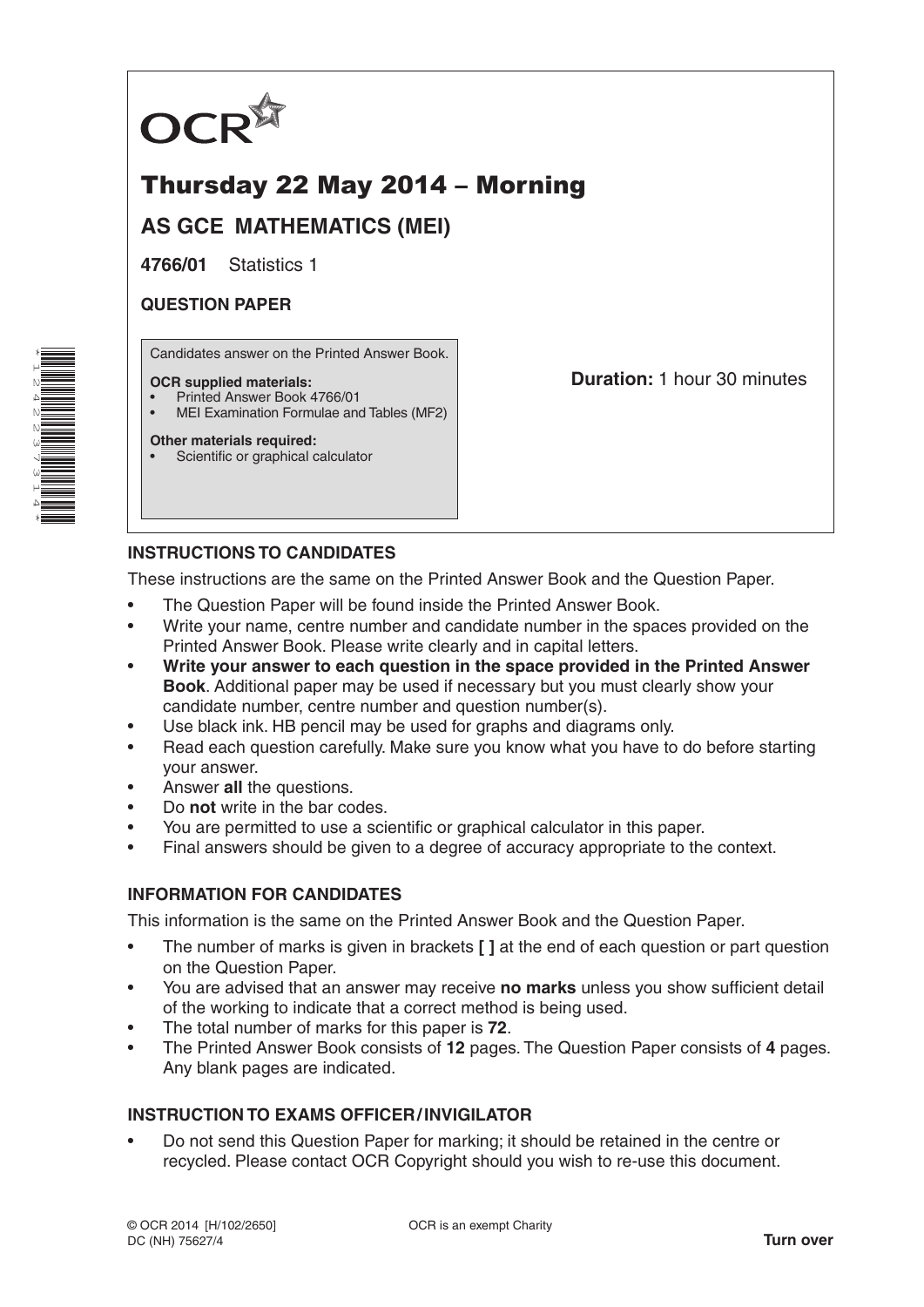#### **Section A** (36 marks)

| Age $(x)$     |    |    |  | $ 20 \le x \le 30 30 \le x \le 40 40 \le x \le 50 50 \le x \le 60 60 \le x \le 70 70 \le x \le 80 80 \le x \le 90 $ |  |
|---------------|----|----|--|---------------------------------------------------------------------------------------------------------------------|--|
| $F$ Frequency | 10 | 42 |  |                                                                                                                     |  |

**1** The ages, *x* years, of the senior members of a running club are summarised in the table below.

- **(i)** Draw a cumulative frequency diagram to illustrate the data. **[5]**
- **(ii)** Use your diagram to estimate the median and interquartile range of the data. **[3]**
- **2** Candidates applying for jobs in a large company take an aptitude test, as a result of which they are either accepted, rejected or retested, with probabilities 0.2, 0.5 and 0.3 respectively. When a candidate is retested for the first time, the three possible outcomes and their probabilities remain the same as for the original test. When a candidate is retested for the second time there are just two possible outcomes, accepted or rejected, with probabilities 0.4 and 0.6 respectively.
	- **(i)** Draw a probability tree diagram to illustrate the outcomes. **[3]**
	- **(ii)** Find the probability that a randomly selected candidate is accepted. **[2]**
	- **(iii)** Find the probability that a randomly selected candidate is retested at least once, given that this candidate is accepted. **[3]**
- **3** Each weekday, Marta travels to school by bus. Sometimes she arrives late.
	- *L* is the event that Marta arrives late.
	- *R* is the event that it is raining.

You are given that  $P(L) = 0.15$ ,  $P(R) = 0.22$  and  $P(L | R) = 0.45$ .

- **(i)** Use this information to show that the events *L* and *R* are not independent. **[1]**
- **(ii)** Find  $P(L \cap R)$ . **[2]**
- **(iii)** Draw a Venn diagram showing the events *L* and *R,* and fill in the probability corresponding to each of the four regions of your diagram. **[3]**
- **4** There are 16 girls and 14 boys in a class. Four of them are to be selected to form a quiz team. The team is to be selected at random.

| (i) Find the probability that all 4 members of the team will be girls.                       |                  |  |  |
|----------------------------------------------------------------------------------------------|------------------|--|--|
| (ii) Find the probability that the team will contain at least one girl and at least one boy. | $\left 3\right $ |  |  |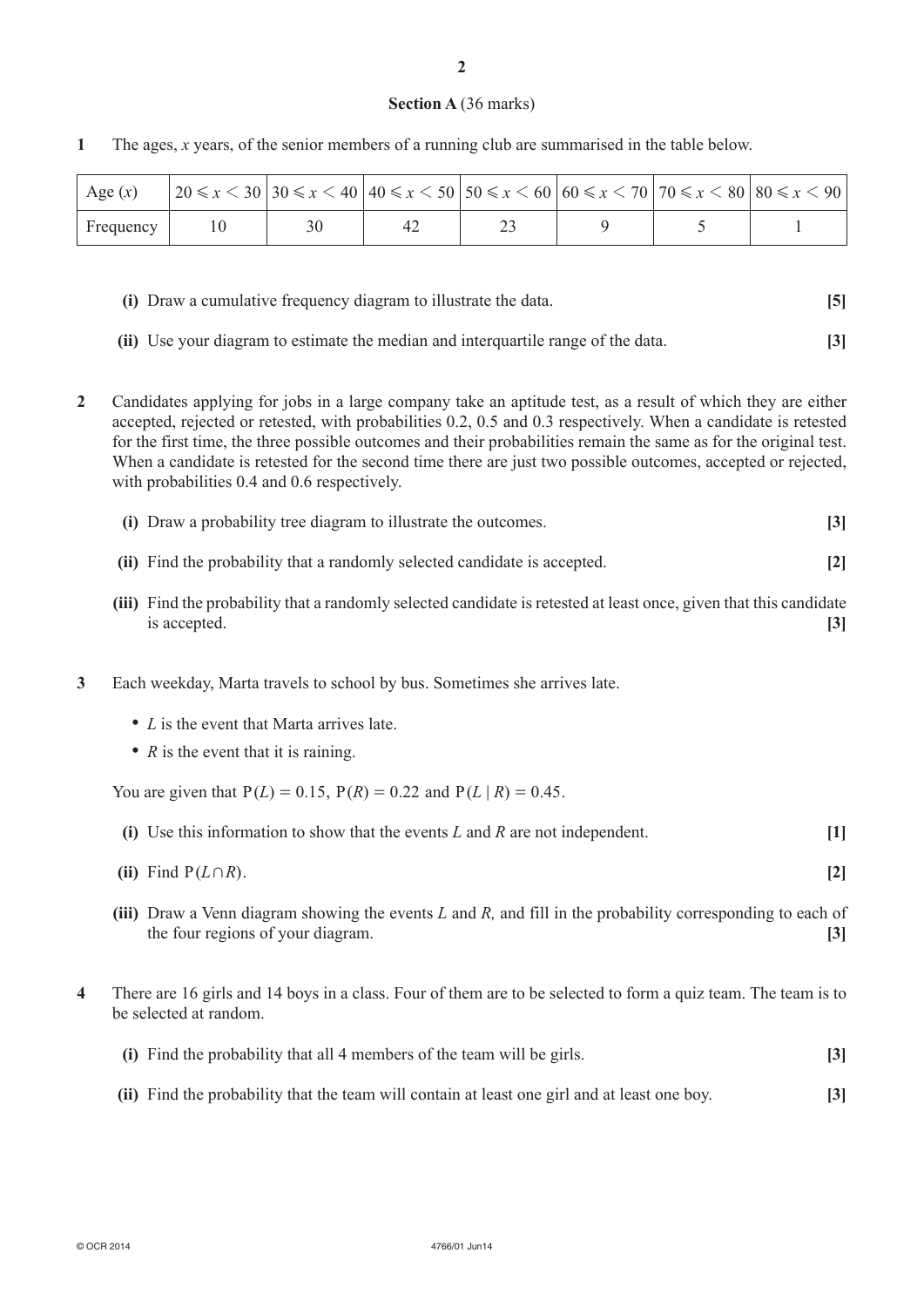- **(iii)** In a trial with *n* = 20, Ramesh finds that 13 seeds germinate. Carry out the test. **[4]**
- **(iv)** Suppose instead that Ramesh conducts the trial with  $n = 50$ , and finds that 33 seeds germinate. Given that the critical value for the test in this case is 35, complete the test. **[3]**
- **(v)** If *n* is small, there is no point in carrying out the test at the 1% significance level, as the null hypothesis cannot be rejected however many seeds germinate. Find the least value of *n* for which the null hypothesis can be rejected, quoting appropriate probabilities to justify your answer. **[3]**

**5** The probability distribution of the random variable *X* is given by the formula

$$
P(X = r) = k + 0.01r^2
$$
 for  $r = 1, 2, 3, 4, 5$ .

- (i) Show that  $k = 0.09$ . Using this value of k, display the probability distribution of X in a table. [3]
- (ii) Find  $E(X)$  and  $Var(X)$ . [5]

#### **Section B** (36 marks)

**6** The weights, *w* grams, of a random sample of 60 carrots of variety A are summarised in the table below.

| Weight    |  | $30 \leq w \leq 50$   $50 \leq w \leq 60$   $60 \leq w \leq 70$   $70 \leq w \leq 80$   $80 \leq w \leq 90$ |  |
|-----------|--|-------------------------------------------------------------------------------------------------------------|--|
| Frequency |  |                                                                                                             |  |

- **(i)** Draw a histogram to illustrate these data. **[5]**
- **(ii)** Calculate estimates of the mean and standard deviation of *w*. **[4]**
- **(iii)** Use your answers to part **(ii)** to investigate whether there are any outliers. **[3]**

The weights, *x* grams, of a random sample of 50 carrots of variety B are summarised as follows.

$$
n = 50 \t \sum x = 3624.5 \t \sum x^2 = 265416
$$

**(v)** Compare the central tendency and variation of the weights of varieties A and B. **[2]**

**(iv)** Calculate the mean and standard deviation of *x*. **[3]**

**7** It is known that on average 85% of seeds of a particular variety of tomato will germinate. Ramesh selects 15 of these seeds at random and sows them.

| (i) $(A)$ Find the probability that exactly 12 germinate. |  |
|-----------------------------------------------------------|--|
| $(B)$ Find the probability that fewer than 12 germinate.  |  |

The following year Ramesh finds that he still has many seeds left. Because the seeds are now one year old, he suspects that the germination rate will be lower. He conducts a trial by randomly selecting *n* of these seeds and sowing them. He then carries out a hypothesis test at the 1% significance level to investigate whether he is correct.

- **(ii)** Write down suitable null and alternative hypotheses for the test. Give a reason for your choice of alternative hypothesis. **[4]**
- 
-